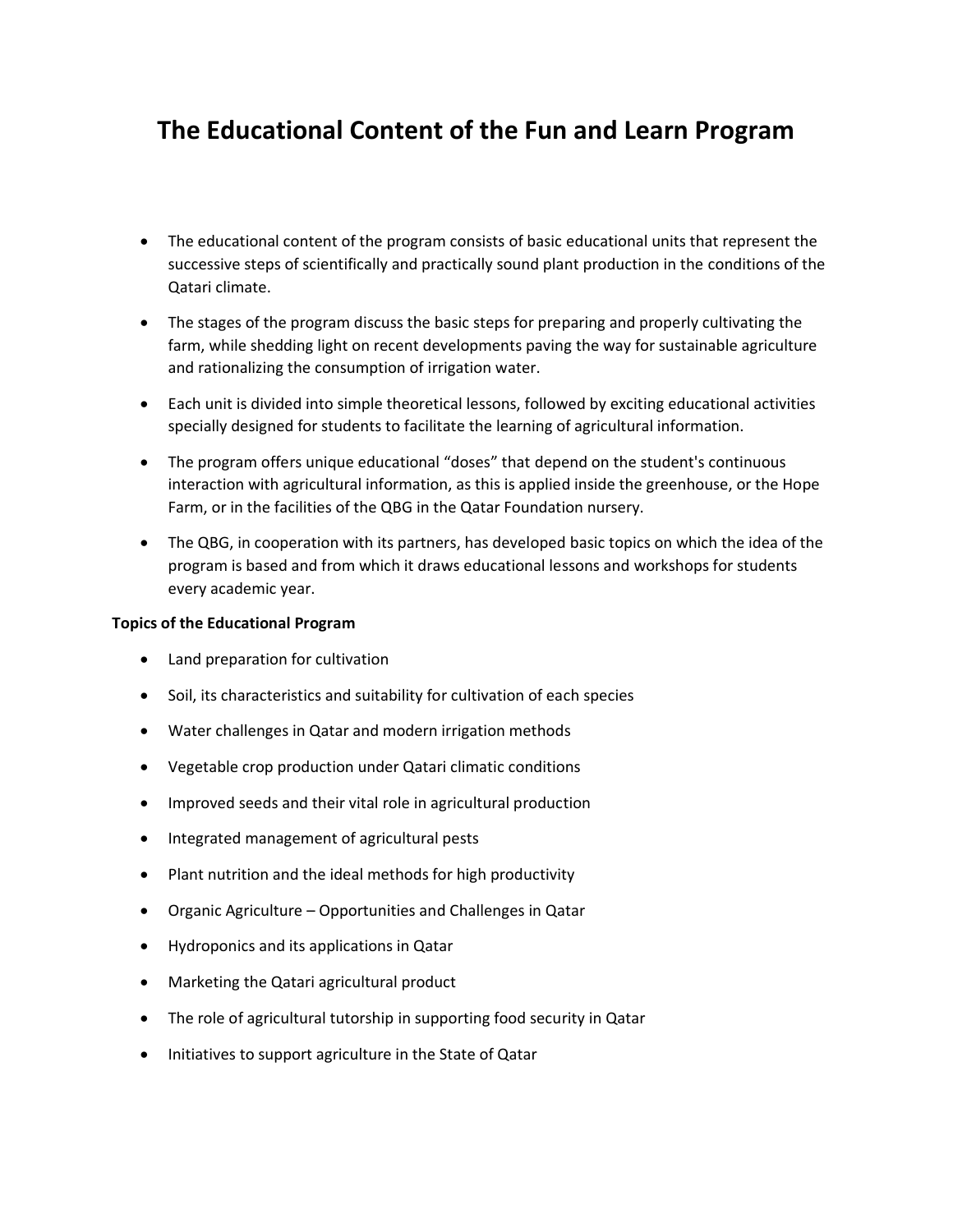#### **Academic year program 2019-2020**

### **Unit (1): Soil preparation and plant cultivation**

- Soil definition and good soil properties
- Improved industrial soils: Types, properties, and methods for using each type
- Land reclamation and soil problems
- Proper preparation of field soil for planting
- Vegetables suitable for cultivation in Qatar
- Qualities of seeds suitable for cultivation and specifications of good seedlings
- Appropriate planting dates for vegetable crops in Qatar
- Cultivation methods, cultivation distances, and management of vegetable crops on the farm
- **Practical exercises:** 
	- o Exploring soil types and distinguishing each one
	- o Creating an appropriate mix of local and improved soils suitable for several types of crops: planting seeds, planting seedlings of seasonal vegetables, planting trees, and planting forage crops
	- o Growing the seeds of selected vegetable plants in the nursery
	- o Knowing the proper shapes of seeds and seedlings and their good specifications
	- o Growing a wide range of vegetable seedlings on the garden farm of the Qatar Foundation Nursery.

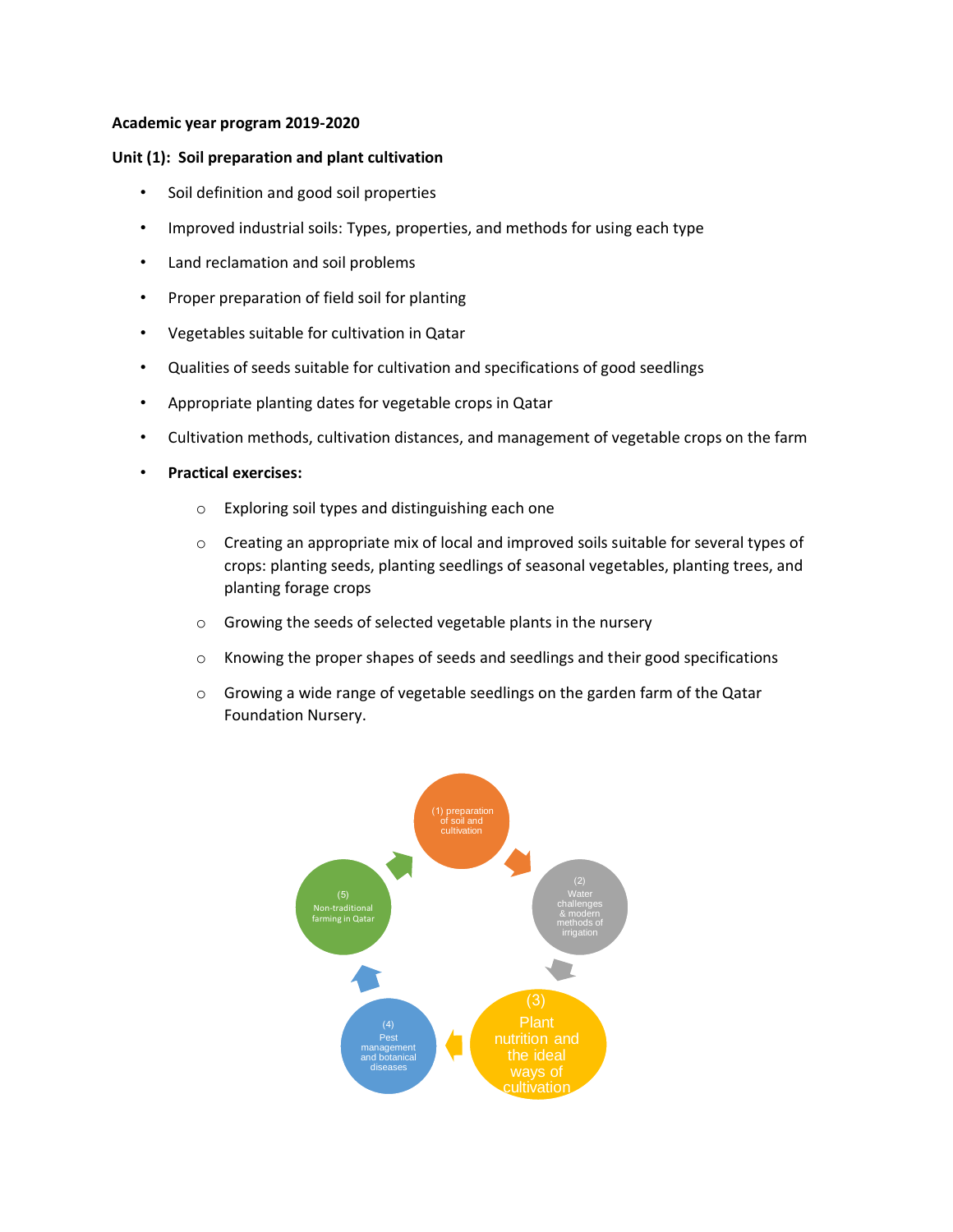## **Unit (2): Water challenges and modern irrigation methods**

- The climate in Qatar and its water sources
- Challenges facing water and rationalization methods in agriculture
- Water rationing of some vegetable plants that are good for cultivation under the conditions of the Qatari climate
- The permissible limit of mineral elements in irrigation water for vegetable plants
- Modern irrigation methods (drip irrigation, spray irrigation, subsurface irrigation)
- The scientific basis for establishing a modern, water-efficient irrigation network
- **Practical exercises:**
	- o Exploring the types of modern irrigation tubes used in local agriculture
	- $\circ$  Identifying the requirements for establishing a water-efficient irrigation network
	- $\circ$  Applying the mathematical rules used to calculate the amount of water, the percentage of disposal, and the diameters in the designs of field irrigation networks
	- $\circ$  See the different systems for plant irrigation (drip irrigation, sprinkler irrigation, pivot irrigation)
	- $\circ$  Designing models of differently purposed irrigation networks by students in the garden farm in the Qatar Foundation nursery

## **Unit (3): Plant nutrition and the ideal methods for high productivity**

- Definition of the macro and micro nutrients of the plant
- Introduction to organic fertilization
- Plant fertilization methods
- Symptoms of deficiency of elements in plants.
- An introduction to organic farming and the fertilizers used in it
- **Practical exercises:**
	- o Sorting different types of mineral and organic fertilizers
	- $\circ$  Practical training on adding mineral fertilizers by various methods according to the needs of each crop on the farm
	- $\circ$  Dissolving compost with water and identifying non-dissolving fertilizers
	- $\circ$  Identifying the signs of deficiency of elements in plants on the farm through sampling and the identification of symptoms

#### **Unit (4): Plant pests and diseases**